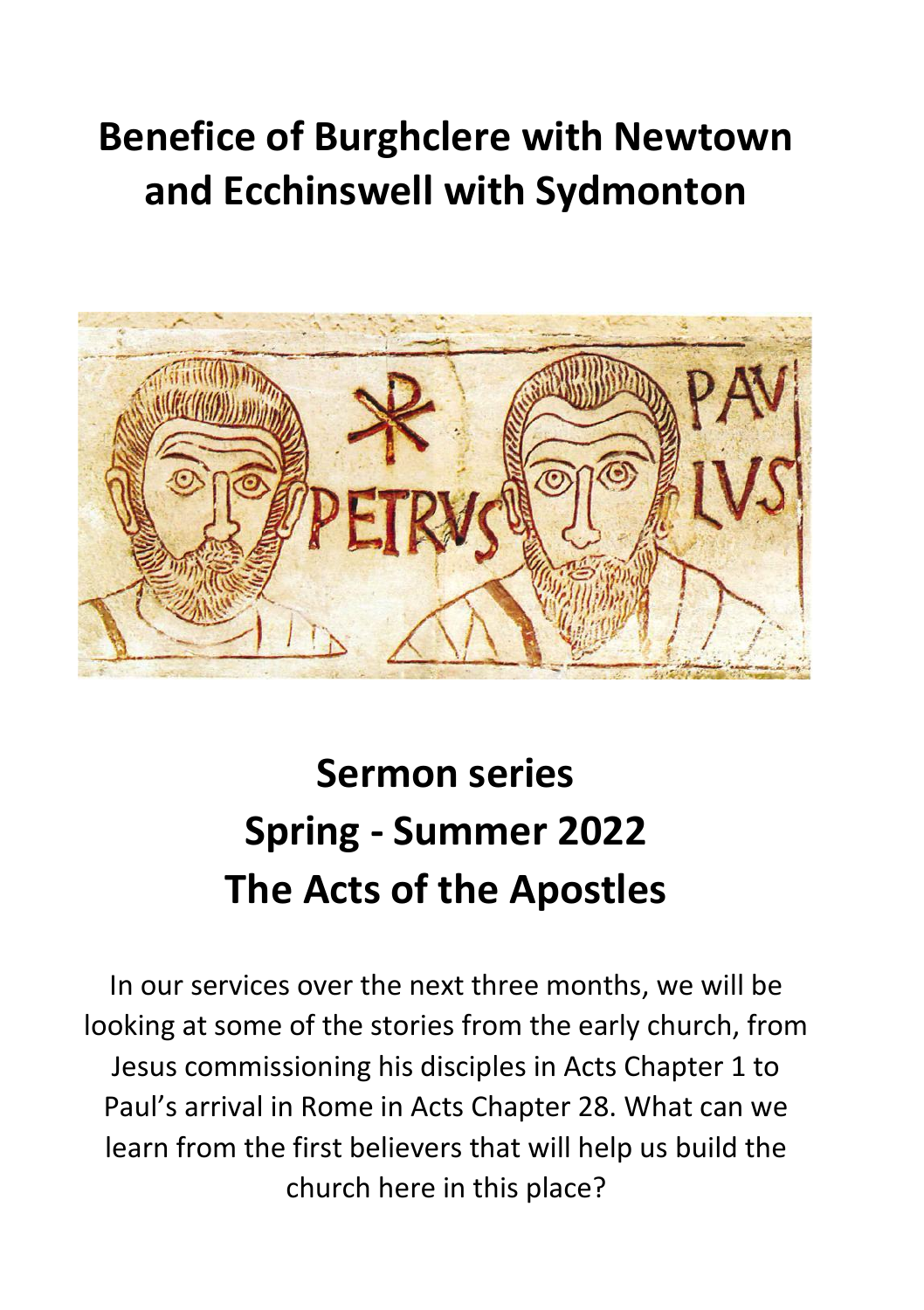#### **MAY**

May 1<sup>st</sup> **The church's one foundation** Acts 4:1-12

May 8<sup>th</sup> **A faith-filled church** Acts 3:1-19

May 15<sup>th</sup> **An inclusive church** Acts 11:1-18

May 22 nd *Rogation Sunday* **A growing church** Acts 11:19- 12:4

> Thursday May 26th *Ascension Day* **The church sent out**Acts 1:1-11

May 29<sup>th</sup>

**A witnessing church** Acts 1:12-end

#### **JUNE**

June 5th *Pentecost* **A Spirit-filled church** Acts 2:1-13

(also **Songs of Praise** for the Platinum Jubilee – 6.30pm)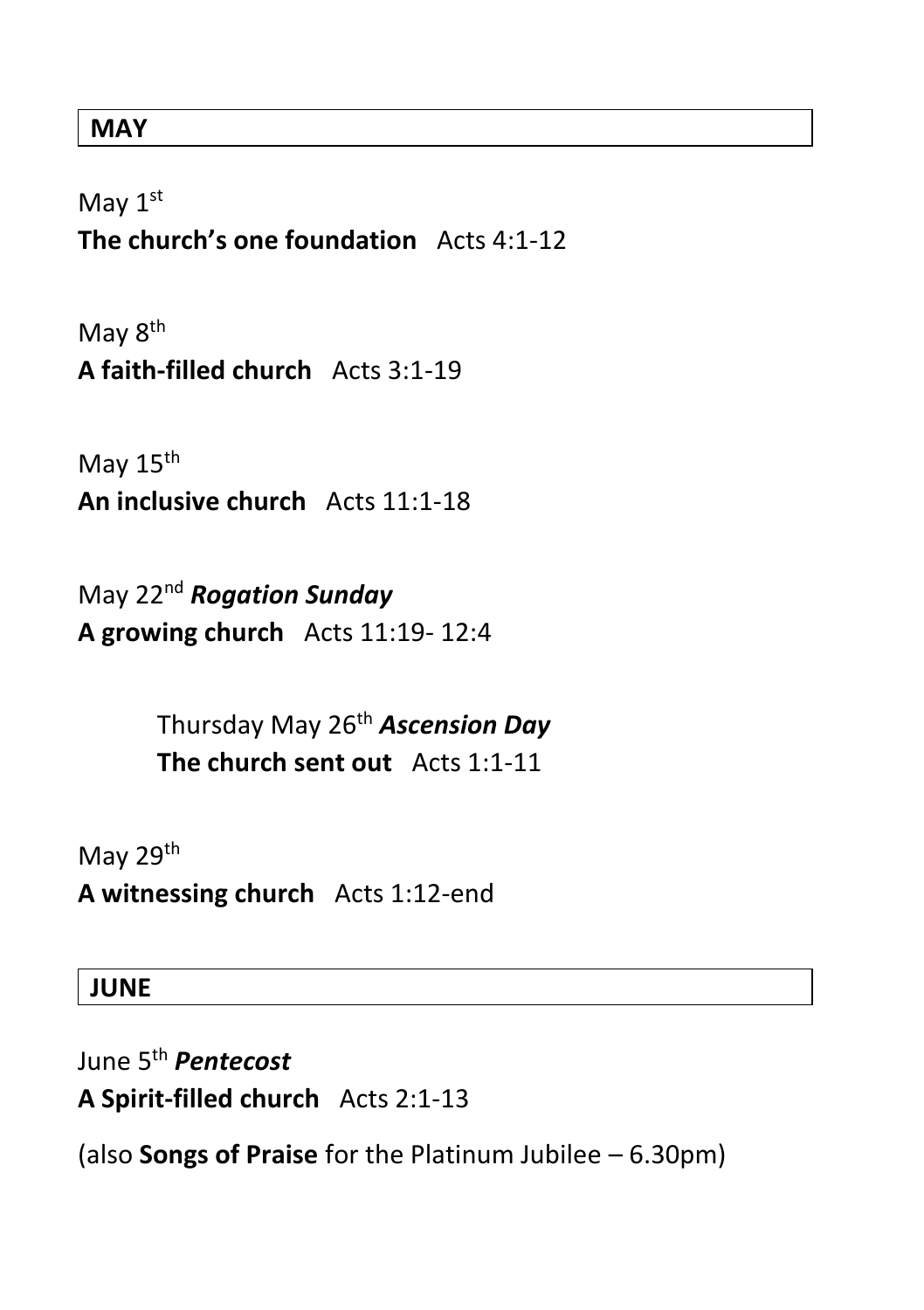June 12 th *Trinity Sunday* **A generous church** Acts 2:37-end

June 19<sup>th</sup>

**A devoted church** Acts 2:37-end

June 26<sup>th</sup> **A serving church** Acts 6:1-7

#### **JULY**

July 3 rd **A 'called' church** Acts 9:1-20

July 10<sup>th</sup> **A commissioned church** Acts 13:1-16

July 17<sup>th</sup> **A divided church?** Acts 15:36 – 6:10

July 24th **An unwanted church?** Acts 16:16-end

July 31st **An unstoppable church** Acts 28:11-end